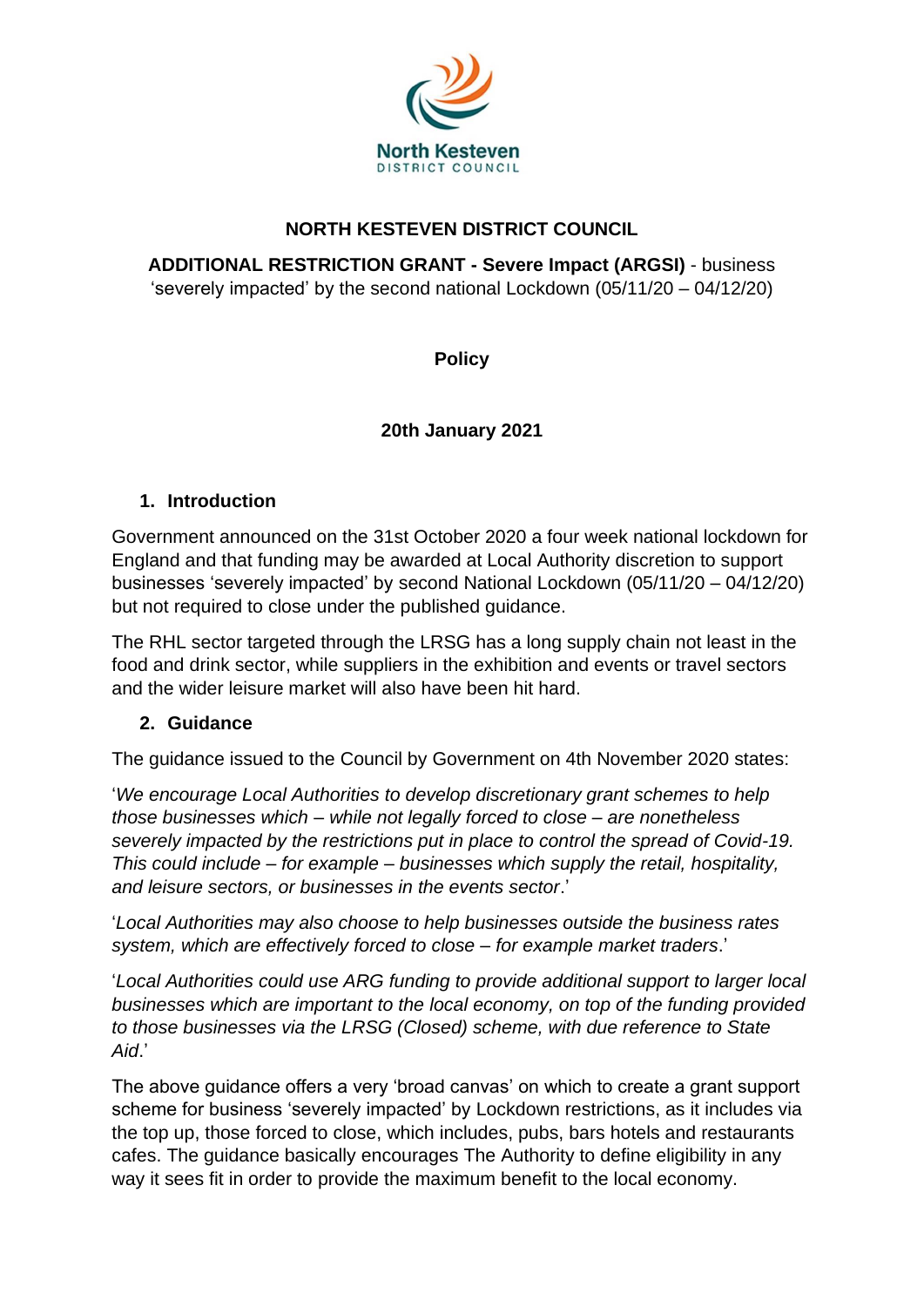## **3. EOI Evidence**

A decision was taken to 'test the market' by introducing an Expression of Interest (EOI) phase for the grant. The window was time limited for 2 weeks and approximately 100 EOIs were received by the closing date of 04/01/21

### **4. Using EOI data to target the grant**

Using data from the EOI it is clear that targeting the RHL supply chain and the core Hospitality sector with 'top ups' is a priority. There is clear evidence from the EOIs of a mounting crisis in the sector which is heavily reliant on trading (and therefore income) in order to meet significant ongoing costs.

### **5. Businesses eligible for the ARGSI**

The ARG Severely Impacted (ARGSI) will target those businesses operating in the core hospitality and leisure sector 'severely impacted' by Lockdown restrictions and which are wholly reliant upon footfall and public accessibility, and which the council believes are of structural importance to the local economy which evidence shows have been hardest hit by closure and restrictions imposed by social distancing.

It will also target using the 'top up' mechanism (provided by the guidance) those businesses required to close in the core hospitality sector, specifically, pubs, hotels, bars, restaurants and cafes.

- **1. Supply chain business for the Hospitality Sector including food and drink supplies, disposables, cleaning, and transport.**
- **2. Retail supply chain businesses (not retail businesses)**
- **3. The events sector and its supply chain including entertainment, theatres, weddings, music, exhibitions, shows and markets. Also sports and motorsport.**
- **4. Travel sector and supply chain including coach tour operators, local tour operators, booking agents, taxis.**
- **5. Visitor Venues and attractions open to the general public**
- **6. Rate-paying businesses in the Hospitality Sector including pubs, bars, restaurants hotels and cafes.**
- **7. Non-rate-paying business and the self-employed supplying goods and services to the Hospitality and Leisure sector or supply chain.**

'Severely impacted' is defined as a significant 'loss of income' due to second Lockdown compared to the equivalent period in 2019/20 – **note**: income is defined as 'profit' for the self-employed not gross income and trading profit for incorporated businesses, not gross sales or revenue. This loss of income must be evidenced by the applicant.

No essential property qualification or restriction is applied. An applicant may be a registered ratepayer, renting, subletting or working from home.

To be eligible for the ARGSI a business must have been trading on the 4th November 2020 regardless of whether required to close under Tier 3/4 restrictions.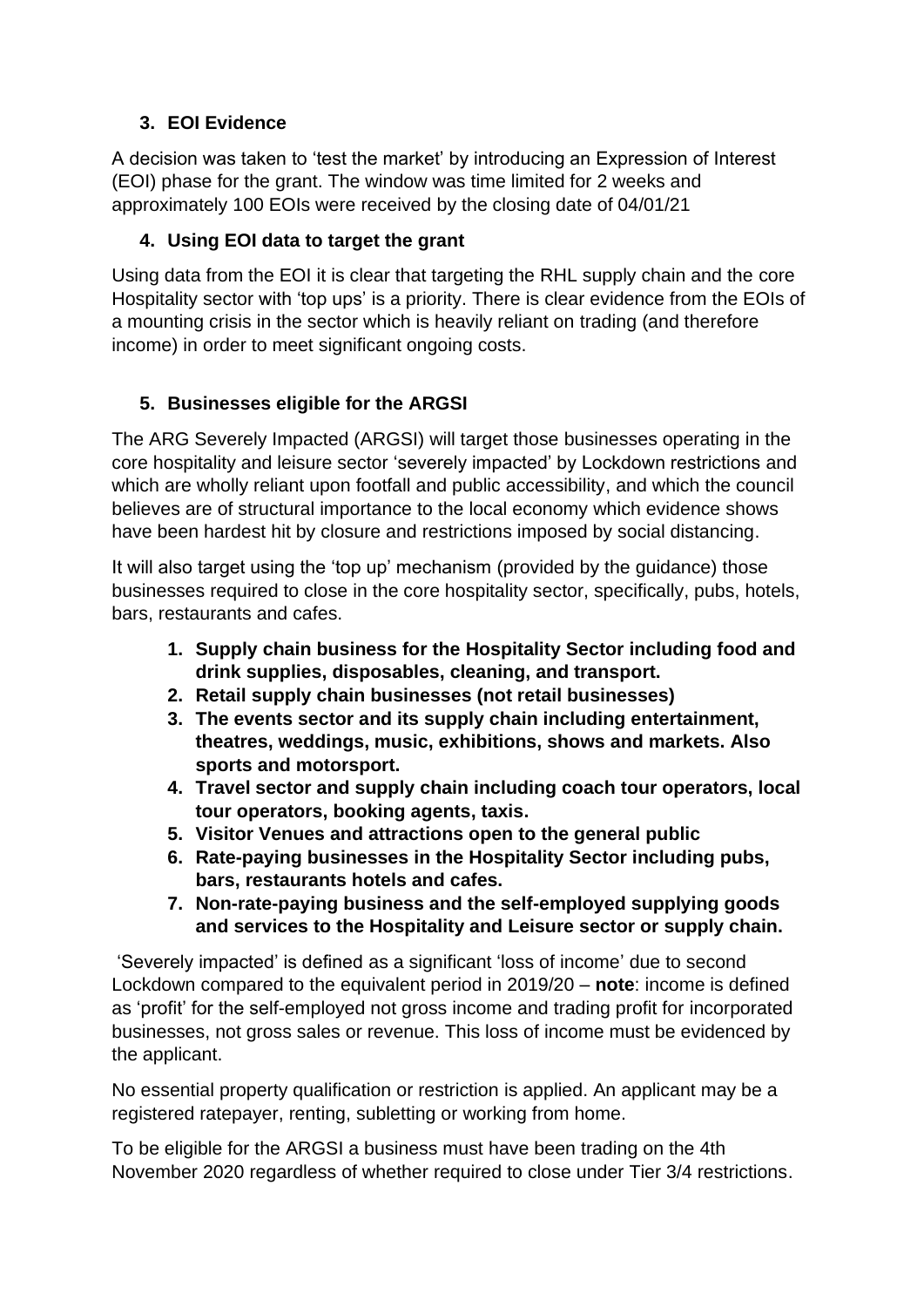## **6. Businesses not eligible for the ARGSI**

The decision to exclude the following RHL sector categories from the ARGSI does not preclude these business from accessing other ARG funding or CBLG funding nor does it suggest these categories have not suffered relatively significant impacts. This scheme attempts to allocate grant monies proportionately to the core hospitality sector because it has been hardest hit. The following RHL category businesses are ineligible for this grant.

- a. **Retailers both essential and non-essential**
- b. **Close Contact Services** including Hairdressers, beauty therapists and clinics, tanning salons, nail-bars, other one-to-one therapies such as chiropractors, osteopaths and personal or fitness trainers).
- **c. Holiday Lets & B&B's/Guest Houses**:
- **d. Gyms & Fitness Centres**

# **Other businesses not eligible for the ARGSI**

- Takeaway restaurants (not required to close)
- Garden Centres (not required to close)
- Financial Services and Accountants and book-keepers
- Property Agents and Estate Agents (not required to close)
- Car Parks
- Parish Councils.
- Village Halls
- Charities and not-for profit organisations (except those operating exclusively in the Hospitality sector)
- Companies in Administration, Insolvent or where a Striking-off Notice has been made prior to 05/11/2020
- Businesses that have chosen not to reopen since March 2020
- Businesses not in the RHL sector but required to close under Government Lockdown restrictions.

# **7. Grant Awards**

This is a discretionary fund. The Council is determined to support those RHL category businesses in direst need. Further ARG funding rounds for other RHL category business excluded from this grant will be announced in the near future.

Eligibility will be determined via an assessment of evidence supplied by the applicant that demonstrates the severity of the impact of the second national lockdown (05/11/20 – 04/12/20) on their business income. This assessment will be made on a case by case basis allowing grant awards to be made relative to the scale of the individual loss of income relative to the annual turnover of the business. For the selfemployed' income' is defined as profit, for all other businesses 'income' is defined as profit after costs, not gross sales.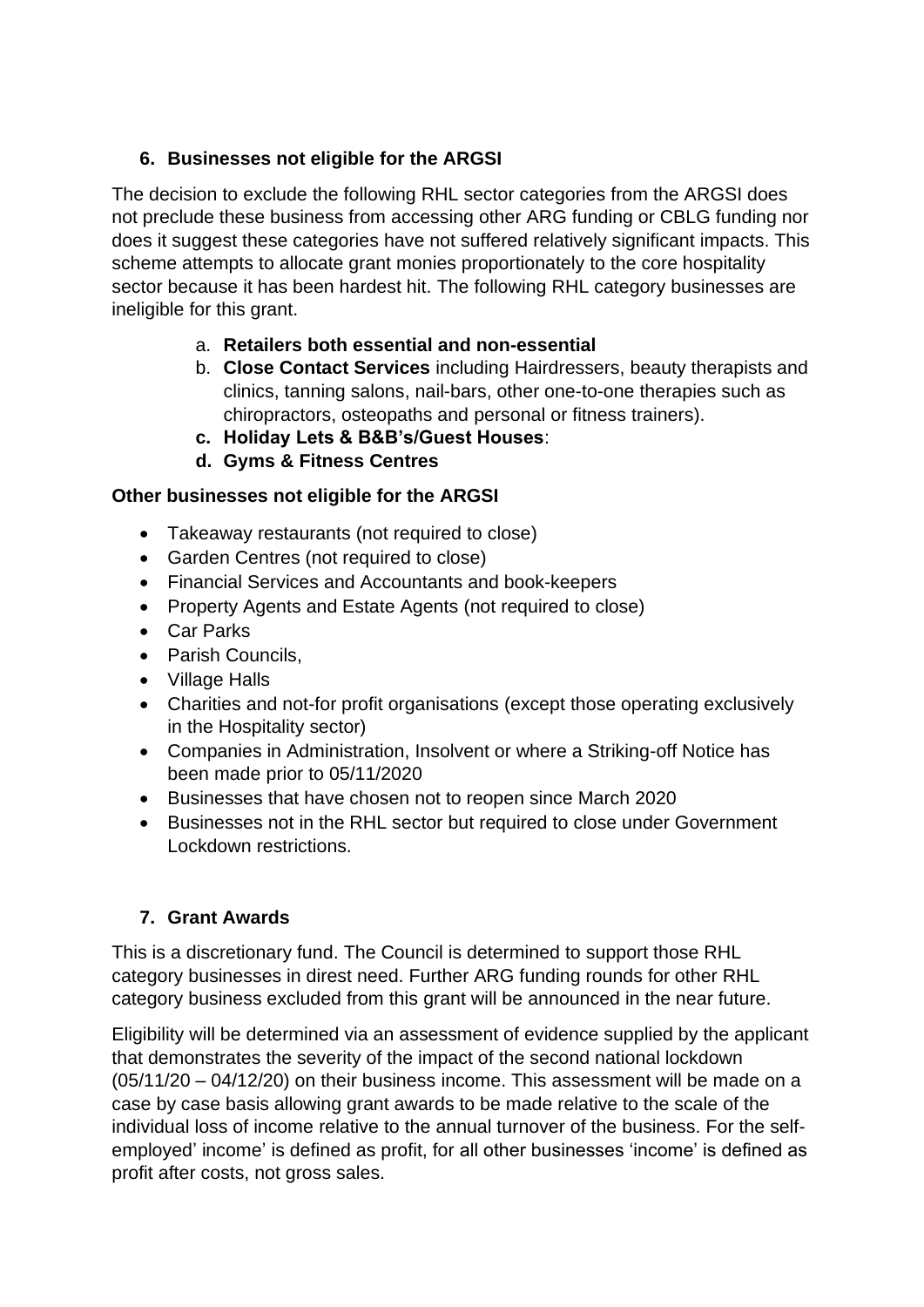All applicants **must** be able to evidence (via annual accounts, tax return, lost or cancelled orders) an actual or estimated 'year on year loss' of income for the qualifying period. Applicants will be required to sign a declaration verifying that the claimed loss of income for the Lockdown period is true and accurate, regardless of whether or not they were required to close by Government guidance or were permitted to remain open operating under restrictions.

## **8. Process for applying for Severe Impact Fund**

Eligible businesses who submitted an Expression of Interest form will be contacted directly by the Grants Team via email and sent a link to apply

Other potentially eligible businesses (determined by data already held by The Grants Team) will also be invited to apply by email.

Other potential applicants may apply via the NKDC website

The live application window will be open for 1 week only, reflecting the urgency of the situation for the eligible categories. Further windows may be opened if funds and demand permit.

Business in the eligible categories will be required to submit an online application, providing the following information;

### **Business Name/Address and contact information**

- Sector/type of business
- Company Registration Number (if registered)
- Company VAT number (if applicable)
- NI Number (for the self-employed)
- Number of FTE employees
- A 19/20 HMRC tax return or Annual Accounts (including profit and loss)
- A declaration summarising the actual or estimated year on year loss for the second Lockdown period with evidence of cancelled orders or bookings where appropriate
- Bank details and copy of recent bank statement
- Details of how the grant will be used (it cannot be used to support wages or salaries)
- A fraud declaration
- Agreement to share information with Gov departments for audit purposes.
- State Aid declaration

## **9. Timescale and Application Process**

The application window will open on 22/01/21 and close on 29/01/21

Grant payments will be made from 08/02/2021.

#### **10.Additional Details**